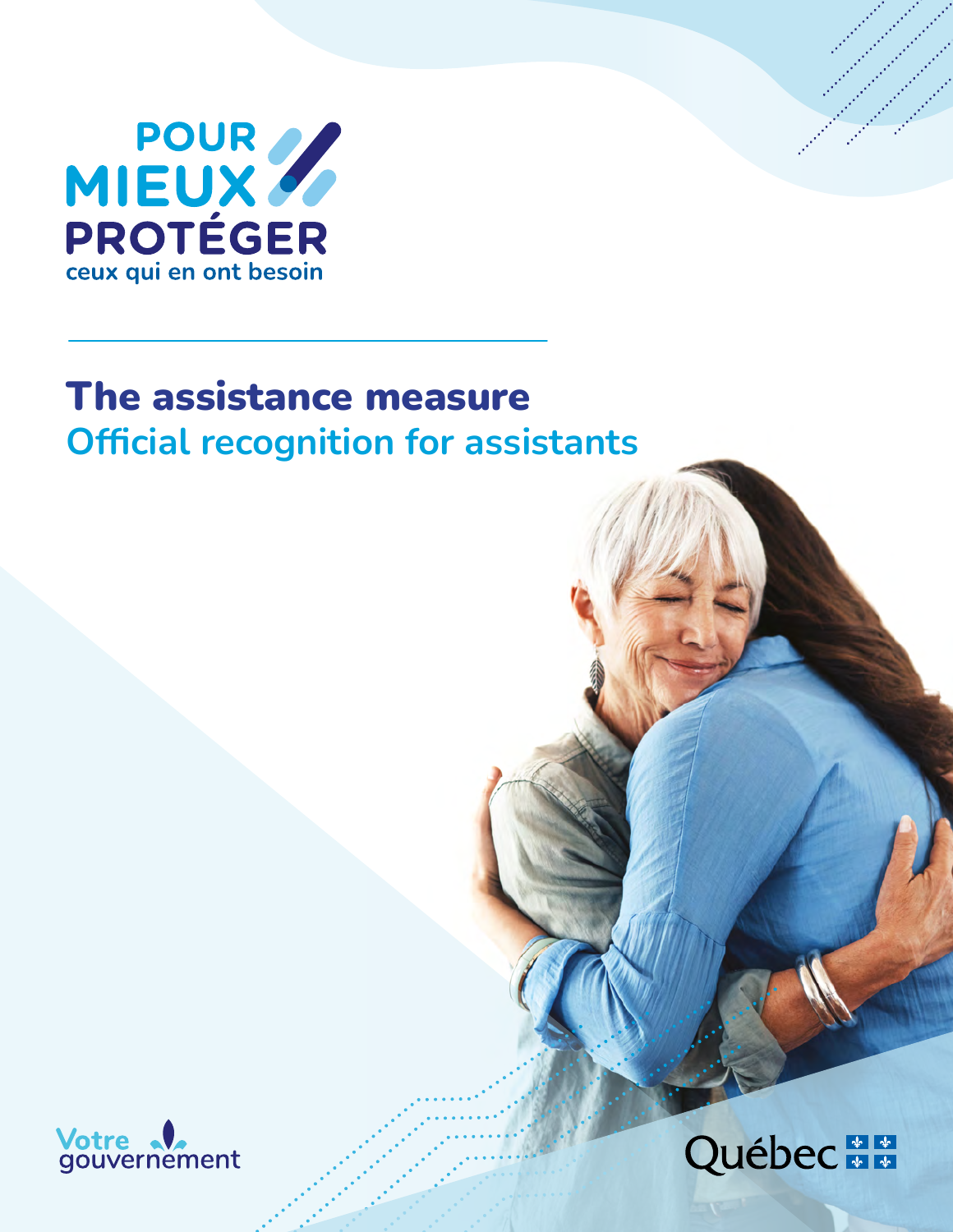## THE ASSISTANCE MEASURE **Official recognition for assistants**

Under the new assistance measure, an adult living with a difficulty who would like help from someone close to them in making decisions and managing their property will be able to obtain recognition for one or two assistants of their choice.

Once recognized, each assistant will be entered in a public register, allowing them to deal with various organizations, government departments, and service providers on the person's behalf.

**The assistant may send these third parties information or collect information from them, through a single process and on behalf of the assisted person.**

Application for recognition of an assistant may be sent to the Curateur public on **November 1, 2022**, once the law to better protect vulnerable persons takes effect. The applications will not need to be approved by the court.



## **Who is the assistance measure for?**

The assistance measure is designed for any adult who would like help because of a difficulty and who is able to choose their assistant on their own.

**To qualify, the person must demonstrate that they understand the scope of this measure and be able to express their wishes and preferences.** 

Here are some examples of situations in which a person might want to apply to have an assistant recognized:

- An elderly person experiencing a loss of autonomy who wants help from someone close to them
- An adult with a mild intellectual disability who wants help from someone close to them
- An adult with a vision, hearing, or motor impairment who wants help from someone close to them
- An adult with a mental illness who needs help from someone close to them in managing their affairs

Note that the difficulty that motivates a person to submit the application will not be assessed.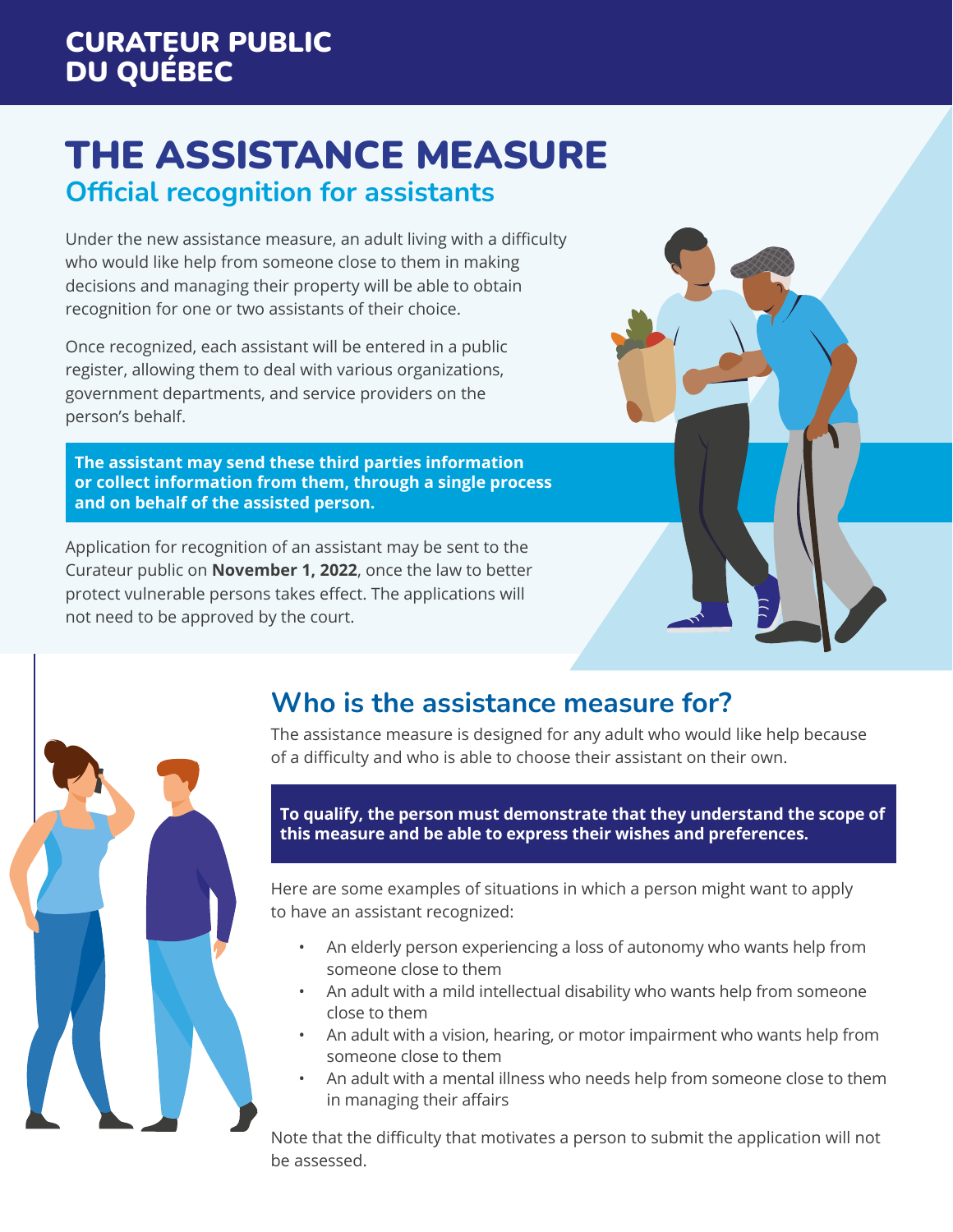

## **Who can be recognized as an assistant?**

The proposed assistant must be an adult who is capable of fully exercising their civil rights, who is not under tutorship or a protection mandate, and who demonstrates a particular interest in the person who wants assistance. For example:

- A family member or someone close to the person requesting assistance
- A caregiver

The law does not allow the Curateur public to act as an assistant.

The assistant will act as the intermediary for the assisted person. **THEY WILL ACT ONLY AS REQUESTED AND FOR THE SPECIFIC MATTERS INDICATED BY THE ASSISTED PERSON.** 

### **The assistant MAY:**

- **• Act as an intermediary for the assisted person**
- **• Advise the assisted person**
- **• Contact third parties to obtain or send information, or to inform them of decisions made by the assisted person**
- **• Access the assisted person's personal information, only with their consent and if the information is needed to help them**

### **The assistant MAY NOT:**

- **• Sign documents on behalf of the assisted person**
- **• Make decisions for them**
- **• Act in situations of conflict of interest**
- **• Be paid for their help**

## **Safety is a priority**

Prevention of abuse and mistreatment is a major concern. As such, the measure will be accompanied by several layers of protection, such as a criminal background check of the proposed assistant, notification of the application to at least two people close to the person requesting assistance (who will agree or disagree with the proposed assistant), and termination of the measure after three years.

For as long as the assistance measure is in place, the prevention of abuse and the safety of the assisted person will be a priority.